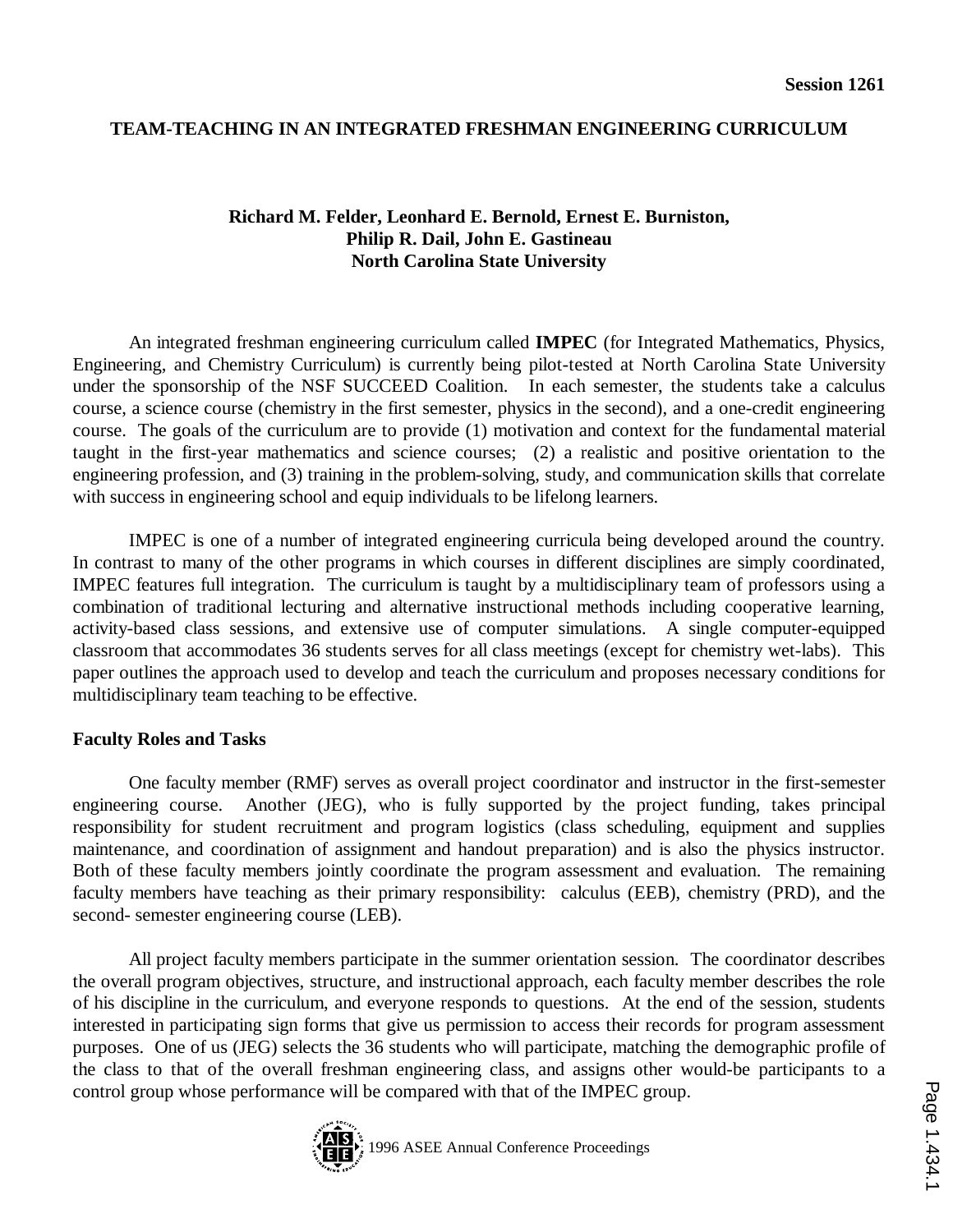During the academic year, we meet for an average of an hour each week to review the previous week's progress, plan the homework assignments and class activities for the coming week, and discuss any existing or anticipated difficulties with the classes or with individual students. We also regularly lay out class schedules for the next few weeks. Blocks of time are nominally allocated to each subject, but for both curricular reasons (e.g., material in calculus needs to precede related material in physics) and personal reasons (e.g., one of us will be out of town attending a conference) we often rearrange the schedule.

Calculus, chemistry, and physics homework assignments, pre-test study guides, and tests are generally planned 1–2 weeks in advance. The calculus and science instructors prepare drafts, and the engineering instructor reviews them and sometimes inserts additional problems designed to integrate the subjects within a realistic engineering context. Fortunately, the textbooks we use are rich in applied problems, so we do not have to make up that many of our own. The project coordinator prepares drafts of mid-semester and final course evaluation forms for the students to complete, and the rest of the project faculty reviews and modifies the forms. Routine examination of draft materials by several faculty team members is time-consuming, but contributes significantly to the desired mixing of disciplines in the final products.

# **Program Assessment and Evaluation**

A variety of measures is being used to evaluate IMPEC, including grades on standardized tests and in selected courses, data on retention in engineering, and responses on attitude surveys. Data are being collected for IMPEC students, a control group, and various comparison groups. The results of our preliminary assessments indicate that IMPEC is meeting all of the objectives stated in the introduction to this paper with a high degree of success. Whether the program can be successfully scaled up from its current level of 36 students to a sizable fraction of the roughly 1100 freshman engineering students at N.C. State University is still an open question.

# **Necessary Conditions for Successful Team Teaching in an Integrated Curriculum**

Curriculum integration requires changing the content (to some extent) and the mode of presentation (considerably) of traditional courses. Coordinated planning of class sessions, assignments, and tests is crucial. In IMPEC, we had to adjust to these challenges, and in addition the engineering instructors had to learn to teach freshmen. The experience has been occasionally frustrating but generally enjoyable for all of us—less frustrating and more enjoyable in the second year of the program, now that we have some idea of what we're doing. We don't have a complete recipe for how to do multidisciplinary team teaching successfully, since we're still working it out for ourselves, but we can list several factors that have contributed to IMPEC's success so far.

• *Adequate incentives and support for program faculty.* The need to adjust our teaching to meet the requirements of the curriculum imposed a considerable drain on our time and energy. We had the incentive of external support through a SUCCEED Coalition grant, which provided us with release time, summer salary, travel funds, and the other perquisites that go with funded research. If programs like IMPEC are to be institutionalized, the considerable time demands on participating faculty members should be considered by their administrators when their workloads are evaluated, especially in the first few years of the programs.

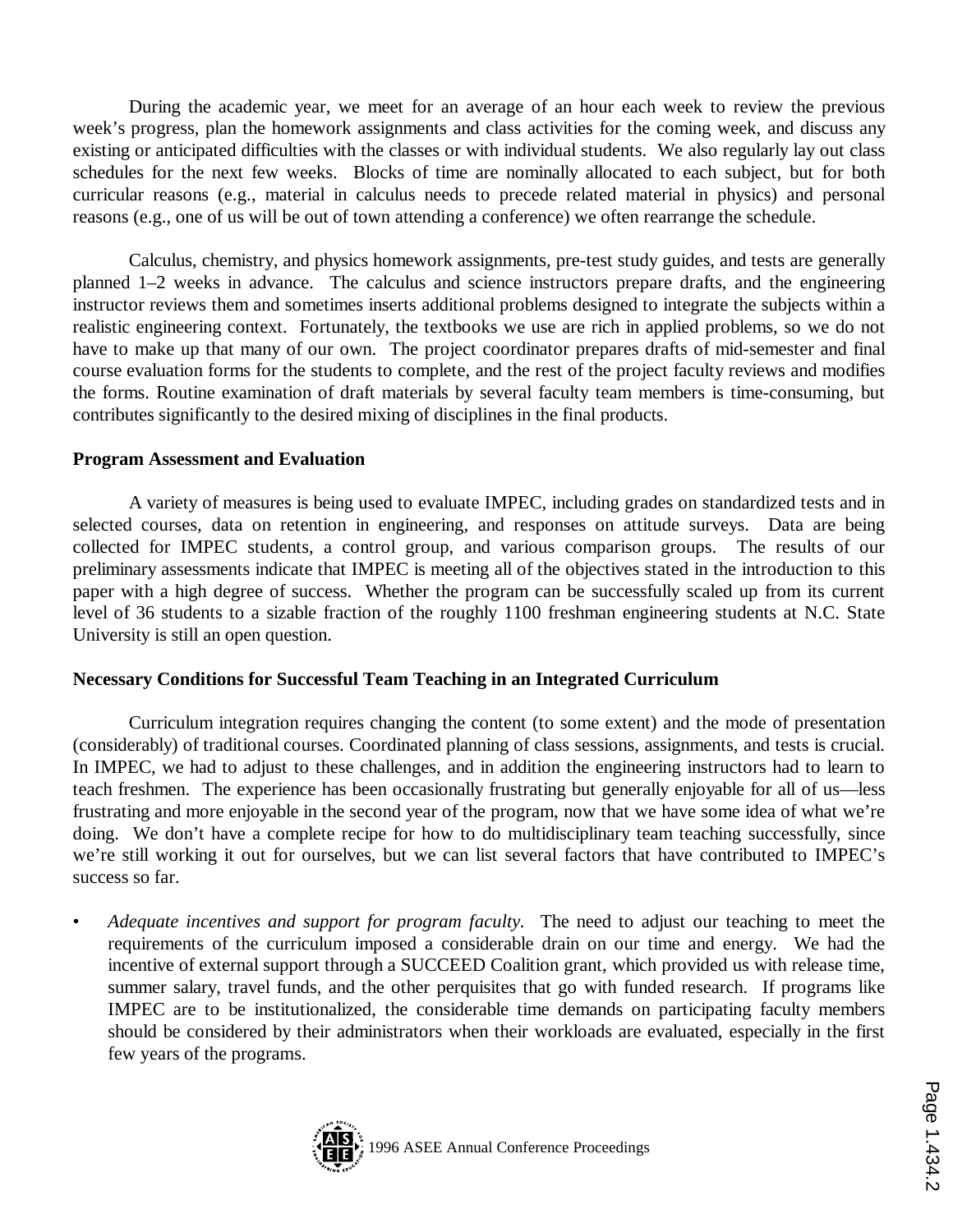- *Compatible faculty members.* We did not all know each other before IMPEC, and only two of us had ever worked together prior to IMPEC. Fortuitously, without exception we respect each other professionally and like each other personally. We suppose it might be possible to team–teach successfully in the absence of the second condition, but it is hard to imagine doing so for very long, and we cannot imagine a successful experience without complete mutual respect and trust among the participating faculty.
- *A faculty team that understands and subscribes to the program's philosophy and goals, believes in its potential benefits, and can sell it to the students and to appropriate university administrators.* A program like IMPEC comes with a number of built-in obstacles, ranging from student resistance to unaccustomed demands (like not having course material neatly compartmentalized and having to work in teams) to administrative resistance to the cost and complexity of multidisciplinary programs. Even a single unenthusiastic faculty team member could be enough to sabotage a program.
- *Patience, flexibility, and constant communication, especially during the initial program development.* There is always a learning curve associated with innovative instructional programs, both for the students and for the faculty. In the first year of the program, we constantly had to adjust class schedules, rearrange course content, adjust the length and difficulty of the assignments, and deal with an impressive variety of student-related problems. Largely because of our weekly meetings, we were able to make the necessary adjustments; the level of chaos would have ensued if we had attempted to hold fast to a preset game plan is unimaginable. The second year is going far more smoothly, but the need for patience and flexibility is still prominent.

In summary, the problems associated with multidisciplinary team-teaching in an integrated program are considerable but far from insurmountable. In our opinion, the ultimate educational benefits to the students more than justify the required effort.